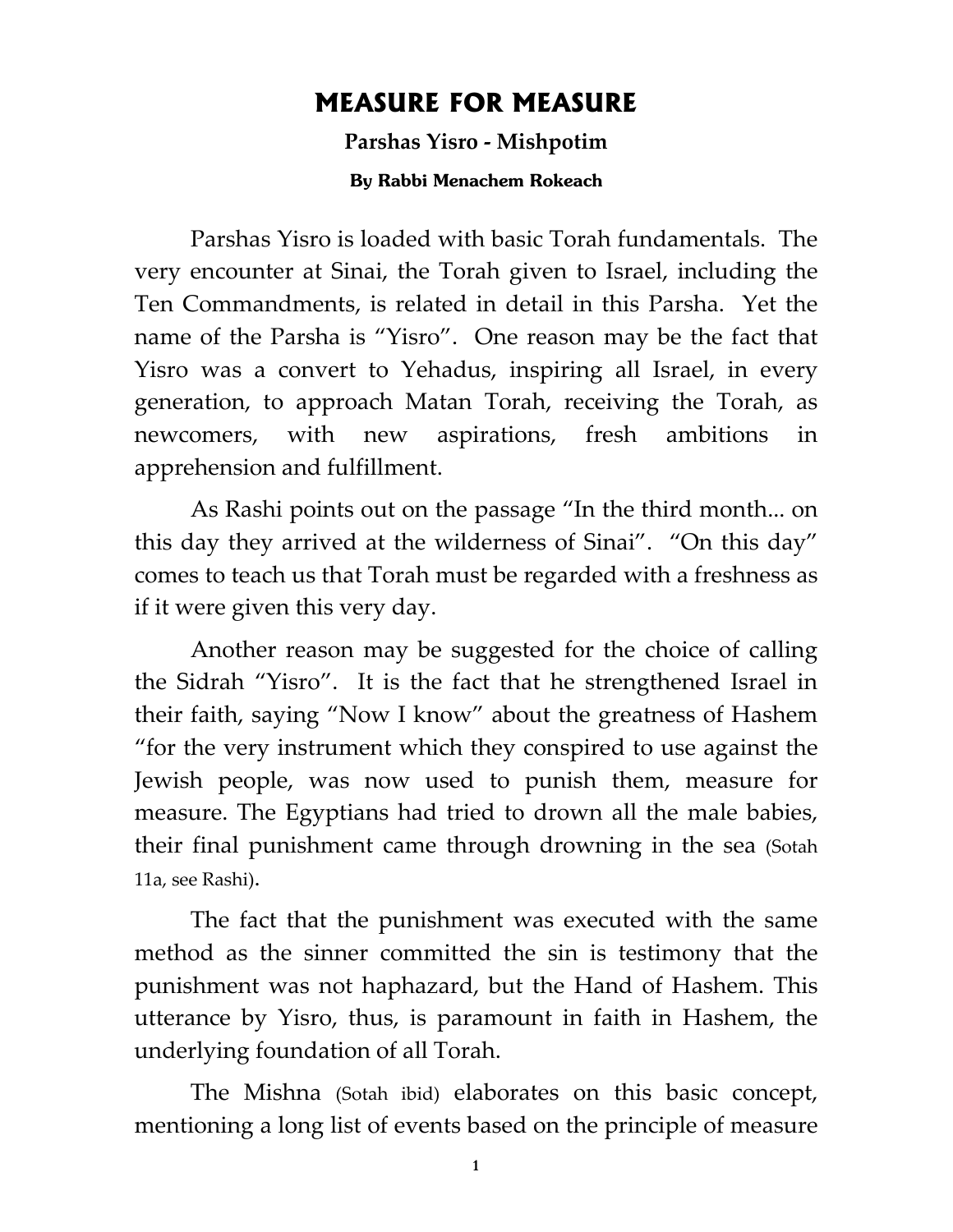for measure, regarding both punishment and reward. Following analysis of punitive items, the Mishna lists examples of rewarding measure for measure. One such example: Miriam was "waiting" watching her infant brother Moshe when he was placed in a basket at the bank of the river. This was a factor in saving his life. Decades later, when the Israelites journeyed in the midbar, Miriam was once quarantined, the people honored her by "waiting" for her return before moving to the next encampment.

This concept of measure for measure, more profoundly, centers at the very heart of faith in the compassion of Hashem. The Creator of the world is reluctant to agonize the wrongdoer. "As I live, saith Hashem ,I have no pleasure in the death of the wicked, but in the return of the wicked from his way, that he may live" (Yechezkel 33:11, quoted in Ne-ila of Yom Kippur). "Melech, the King Who wants life". Hashem wants His creation to survive and persist. However the transgression is naturally such that it brings about penalty. The iniquity is the vehicle of pain infliction. "Your evil shall castigate you, you waywardness shall chasten you" (Jeremiah 2:19).

This prophet, Jeremiah, repeats this basic principle of faith in his heartbreaking lamentations (Aicho 3:38): "It is not from the mouth of the most High that evil and good emanate". Rashi renders this statement as a question "Is it not...?" Following the preceding passage which ends with a question mark. However, Reb Yaakov of Lisa in Palgai Mayim understands the phrase as a statement, explaining that although everything emanates from Hashem, it is the nature of Hashem's creation that wickedness will result in suffering, and virtuousness will invoke blessing.

This essential principle, measure for measure, is found in Parshas Mishpotim as well.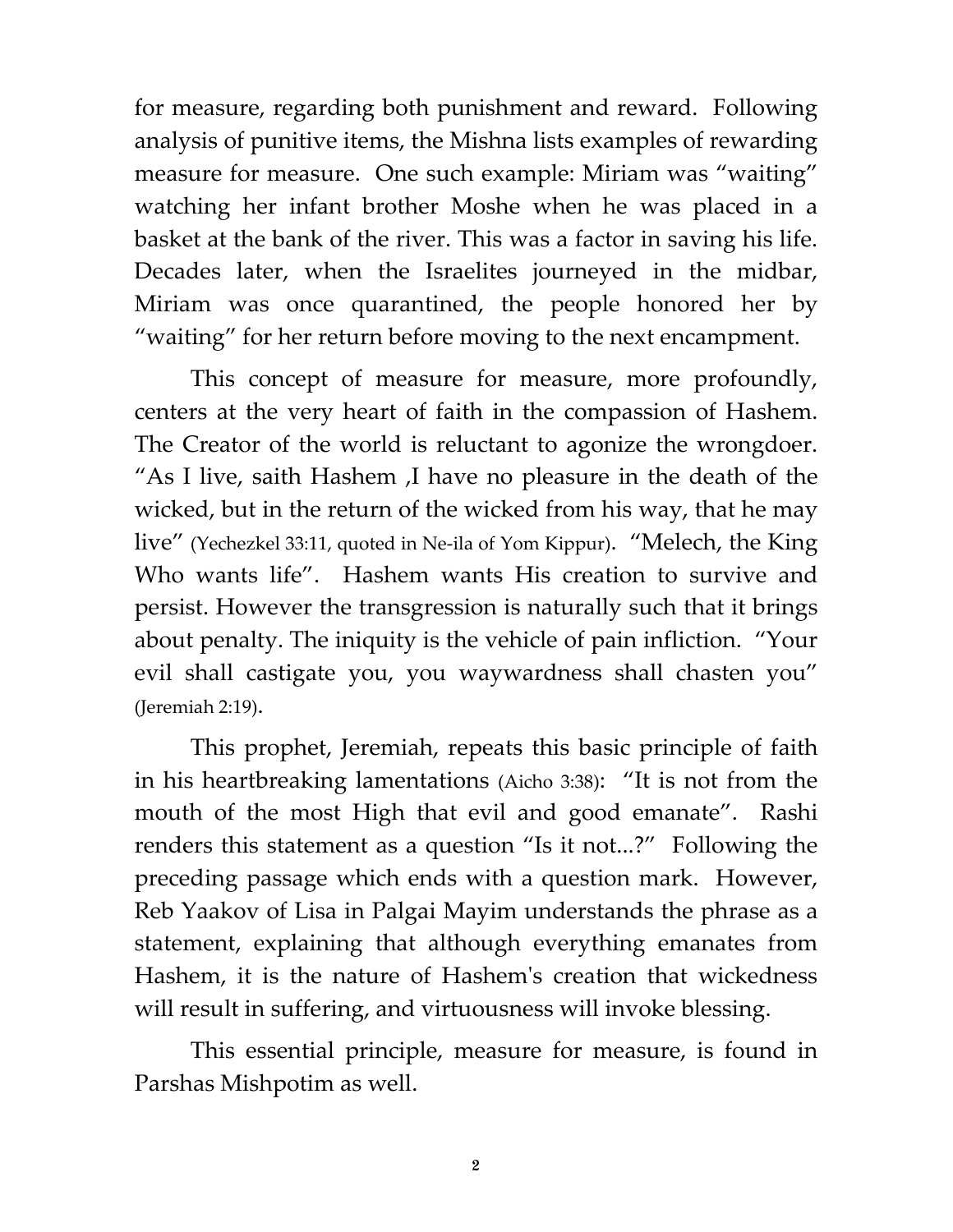[The two portions, Yisro and Mishpotim share in relating the historic background during the several days before the Torah was given. In Yisro, the Torah speaks mainly about the laws between man and Hashem, preceding with the historic background, whereas Parshas Mishpotim deals with the laws between man and man, and then follows with additional teachings regarding the days before giving the Torah. Commentators have regarded this unique order as indicative of the importance of the laws between man and man as equal to the laws between man and Hashem. And so after the completion of the laws of Mishpotim, the Torah shifts back to the historic days prior to coming to Sinai, which was dealt with in Parshas Yisro. It is thus of special interest to find the principle of measure for measure in Parshas Mishpotim as well].

One such example of measure for measure in Parshas Mishpotim is most profound. When two people battled one another and one blinded the other's eye, intentionally, the Torah decrees: "Ayin tachas ayin", "an eye for an eye". The Talmud (Bava Kama 830b) makes it clear that it does not mean that the guilty party should be punished by losing an eye. It means that the responsible person must pay monetary value for an eye in compensation for the eye that he has blinded. But, then, why does the Torah express this monetary restitution in terms that can be mistakenly interpreted as a punishment of mutilating the guilty person? Explains the Rambam (and other commentators) that it comes to emphasize the principle of "measure for measure". While the Beth Din is not authorized to impose more than monetary payment, in the Heavenly court the assailant should lose his own eye. It is on that level that he is to beg for atonement from Above and forgiveness from the victim.